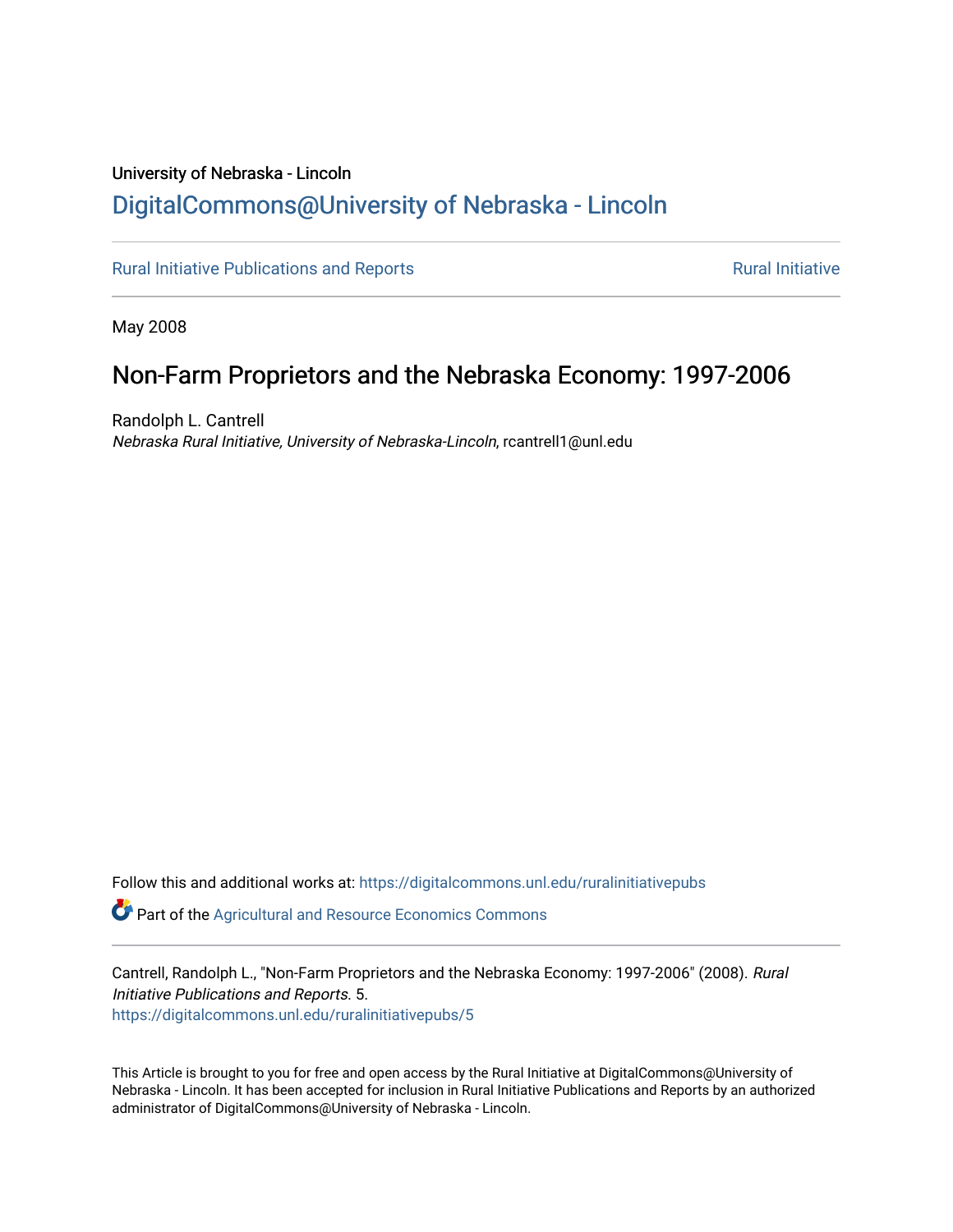

# **Business in Nebraska**

VOLUME 63 NO. 690 PRESENTED BY THE UNL BUREAU OF BUSINESS RESEARCH (BBR) MAY 2008

# **Non-Farm Proprietors and the Nebraska Economy: 1997-2006**

*By Randy Cantrell – University of Nebraska Rural Initiative*



of Economic Analysis (BEA) to further explore this important class of workers, and to identify trends in their distribution and impact across Nebraska's 93 counties. These data demonstrate that growth in non-farm proprietor jobs has not been matched by growth in income for those jobs, and that the discrepancy between jobs and income is most pronounced in rural portions of the state.

# A Growing Share of the Labor Market

Government statistics classify job holders as either wage and salary workers, who work for others, or as proprietors, who are self employed. Proprietors, which can include both sole proprietors and partnerships, are further classified as being farm proprietors or non-farm proprietors. All income earners fall into at least one of these classifications, and frequently report their incomes in two or even all three areas. For instance, a farm proprietor may work some portion of the year in a traditional wage and salary job and may operate a small business such as a trucking firm or seed distributorship as well. Such reporting of multiple income sources is a partial explanation of why we often observe more jobs than workers in a given location.

The BEA monitors the number of jobs in all three categories for states and counties, and reports those numbers annually through their Regional Economic Reporting System (REIS). The REIS reports are based on an algorithm that utilizes IRS tax filings by employers, employees and proprietors. REIS data have been reported since 1969, with the latest reporting year being 2006 (released in April, 2008). All data for this paper were retrieved from that source.

REIS reported that in 2006 the Nebraska economy supported 983,446 wage and salary jobs and 256,753 proprietors, of which 210,371 were nonfarm and 46,382 were farm proprietors. Non-farm proprietors in 2006 accounted for 17.0% of all Nebraska jobs in the REIS data base. Wage and salary workers comprised the dominant job group at 79.3% of all jobs, while farm proprietors accounted for the remaining 3.7%.

According to REIS, while farm proprietors have generally been declining in number (Nebraska reportedly lost 7,011 between 1997 and 2006) non-farm proprietors have been on the increase. Over the ten-year period 1997 through 2006, Nebraska saw non-farm proprietor numbers increase by 31.3% (50,132 jobs), replacing the state's loss of farm proprietors seven times over. Through the same ten years, wage and salary job numbers increased by 8.8% (79,404 jobs).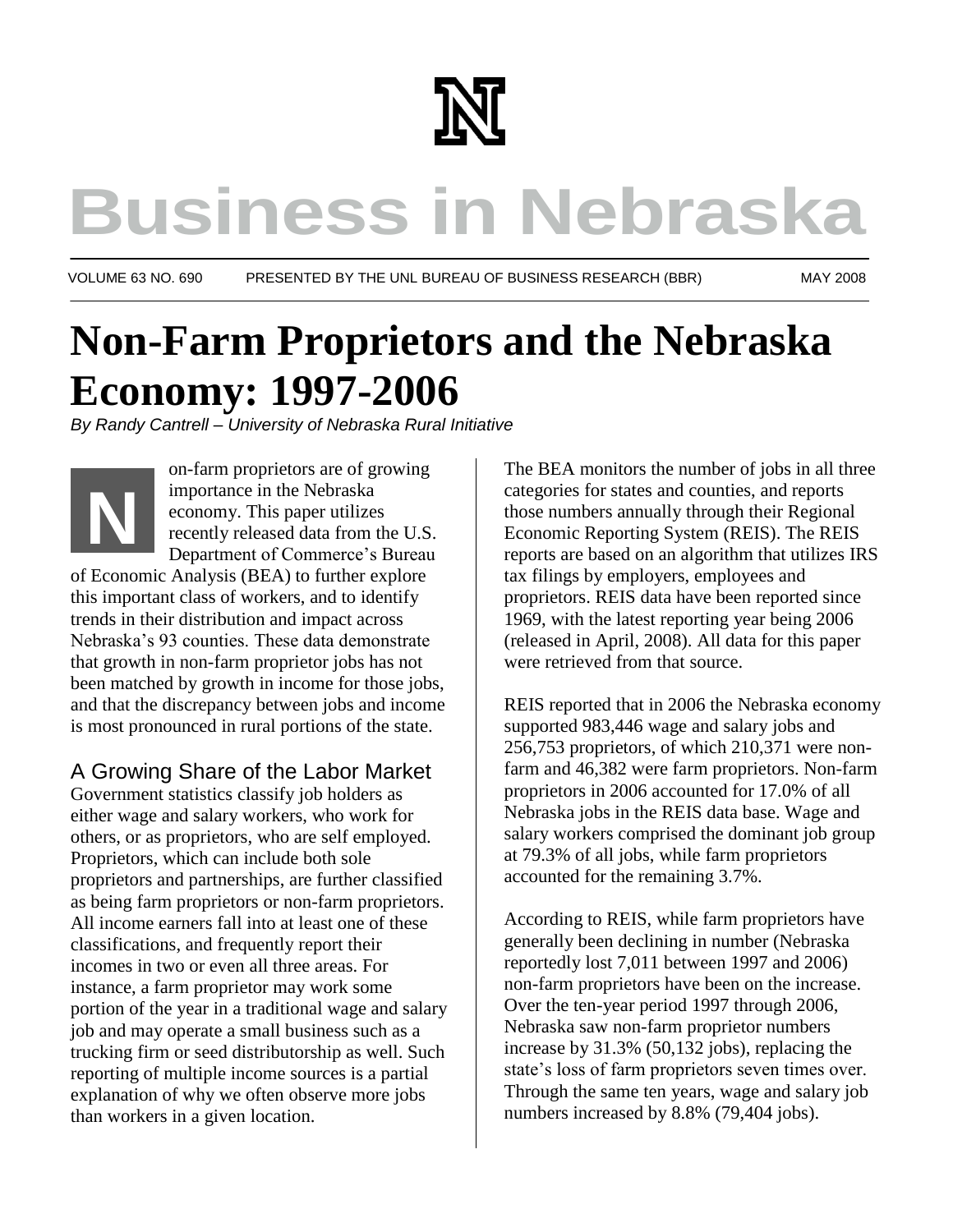The importance of non-farm proprietors for the economy increases as one looks at more rural areas. Within the state's nine metropolitan counties, non-farm proprietors account for 14.8% of all jobs, but within the 84 non-metropolitan counties, non-farm proprietors account for 22.3% of all jobs, up from 19% ten years earlier.

#### **Table 1 – Jobs by Type: 1997 - 2006**

|                                  |                               |       | <b>Percent of All Jobs</b>        |       |                            |       |
|----------------------------------|-------------------------------|-------|-----------------------------------|-------|----------------------------|-------|
|                                  | <b>Nonfarm</b><br>Proprietors |       | Wage and<br><b>Salary Workers</b> |       | Farm<br><b>Proprietors</b> |       |
| <b>County Group (# Counties)</b> |                               |       |                                   |       |                            |       |
|                                  | 1997                          | 2006  | 1997                              | 2006  | 1997                       | 2006  |
| Nebraska (93)                    | 14.3%                         | 17.0% | 80.9%                             | 79.3% | 4.8%                       | 3.7%  |
| Metropolitan (9)                 | 12.3%                         | 14.8% | 86.6%                             | 84.4% | 1.1%                       | 0.8%  |
| Non-Metropolitan (84)            | 19.0%                         | 22.3% | 65.9%                             | 65.1% | 15.1%                      | 12.6% |
| Large Trade Center (13)          | 14.8%                         | 17.5% | 81.1%                             | 79.2% | 4.1%                       | 3.3%  |
| Small Trade Center (21)          | 18.9%                         | 21.2% | 68.2%                             | 68.3% | 12.9%                      | 10.5% |
| Small Town (22)                  | 20.7%                         | 24.7% | 60.0%                             | 58.9% | 19.3%                      | 16.4% |
| Frontier (28)                    | 21.4%                         | 27.0% | 56.0%                             | 53.4% | 22.6%                      | 19.6% |

In this paper, non-metropolitan counties have been further classified according to the size of their largest community and population density. "Large trade center counties" include all of those with a population center of 7,500 or more. "Small trade center counties" contain a population center of 2,500 to 7,499. "Small town counties" contain no population center as large as 2,500, and "frontier counties" not only have no such population center but have an average population density of fewer than 6 persons per square mile (the traditional definition of the "frontier").

As seen in Table 1, Nebraska's more rural county groups are characterized by a higher proportion of their labor force being found in the non-farm proprietor category, offset by smaller percentages of wage and salary jobs. Farm proprietors are of course also more frequently found in more rural counties, but as we have seen their numbers are decreasing.

In general the relative importance of non-farm proprietors is increasing in all parts of the state while the relative importance of wage and salary and farm proprietor jobs slowly declines, with that trend being most pronounced in the most rural

areas of the state. This pattern is seen again in Figure 1, which depicts the relative distribution of non-farm proprietor jobs in map form.



Non-farm Proprietorships as a Percent of All Jobs Nebraska Counties: 2006



# Growth in Total Earnings is Considerably Slower

While non-farm proprietor jobs may be growing more quickly than wage and salary jobs, the same can not be said for their earnings. As reported by REIS, earnings per job in Nebraska increased by 35% between 1997 and 2006 in nominal (not inflation adjusted) dollars. During the same period, earnings per non-farm proprietor job grew by 20.3% while earnings per wage and salary job increased by 42.5%. Farm proprietor incomes are generally too volatile for such comparisons (and in fact showed an actual decline when comparing 1997 to 2006), and are not included in this part of the analysis.

As seen in Table 2, despite growth in the nonfarm proprietor share of the total labor market, non-farm proprietor income declined as a percentage of total income between 1997 and 2006 in all but Nebraska's Metropolitan counties. During the same period the share of total earnings generated by wage and salary jobs increased across all non-metropolitan county types, decreasing only in the metropolitan counties. Part of this change is an artifact of reported declines in farm income between those two time periods, but for this analysis it is the relative magnitude and direction of change for non-farm proprietor and wage and salary jobs that matters.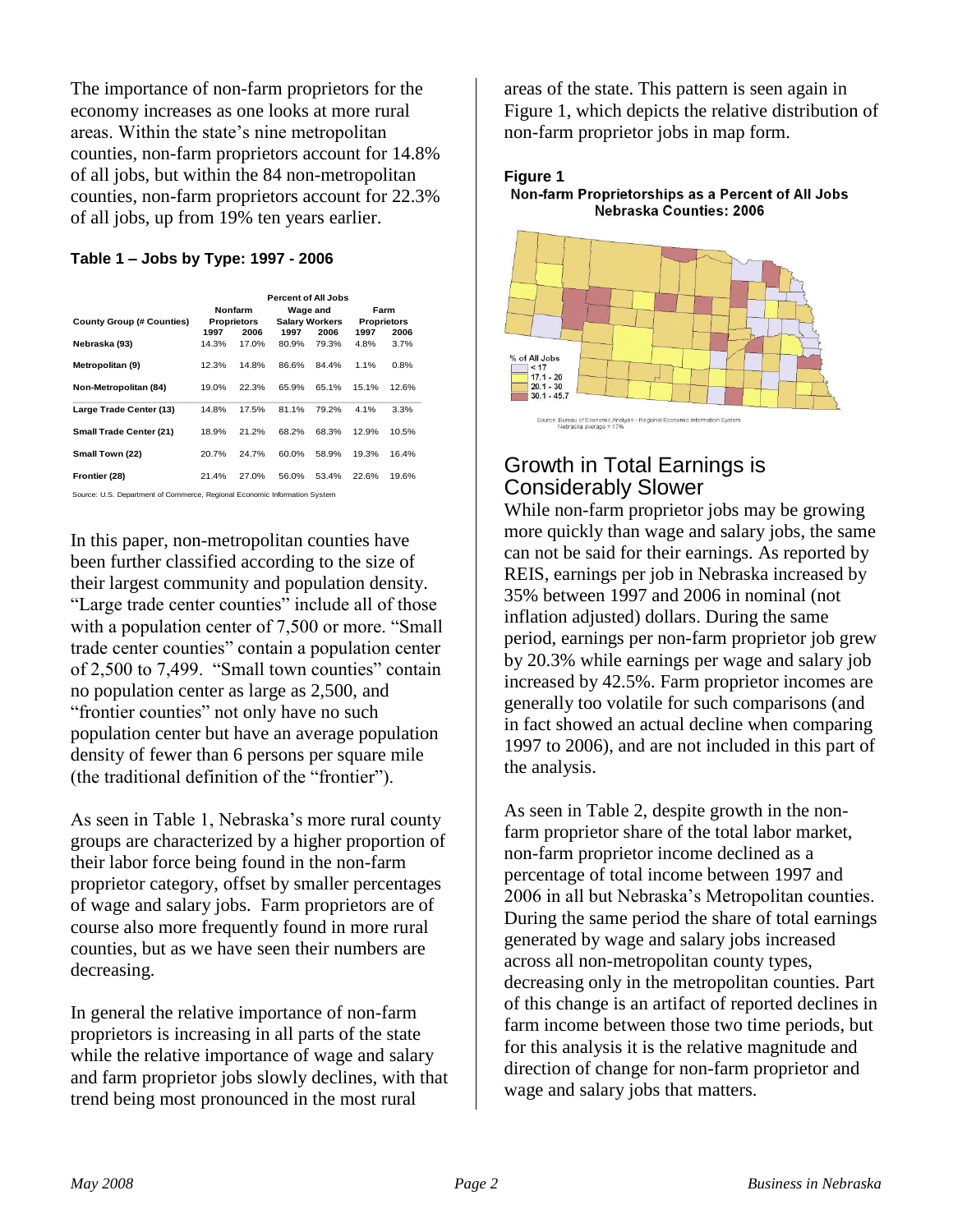#### **Table 2 – Percent of Total Earnings by Type of Employment**

|                                  | % of Total Earnings |       |                       |       |
|----------------------------------|---------------------|-------|-----------------------|-------|
|                                  | <b>Nonfarm</b>      |       | Wage and              |       |
| <b>County Group (# Counties)</b> | Proprietors         |       | <b>Salary Workers</b> |       |
|                                  | 1997                | 2006  | 1997                  | 2006  |
| Nebraska (93)                    | $9.8\%$             | 10.4% | 85.3%                 | 88.3% |
| Metropolitan (9)                 | $9.2\%$             | 10.8% | 89.9%                 | 88.9% |
| Non-Metropolitan (84)            | 11.0%               | 9.3%  | 76.8%                 | 86.8% |
| Large Trade Center (13)          | $9.2\%$             | 8.1%  | 85.0%                 | 90.3% |
| <b>Small Trade Center (21)</b>   | 12.6%               | 10.1% | 69.0%                 | 83.2% |
| Small Town (22)                  | 13.6%               | 12.3% | 60.0%                 | 76.2% |
| Frontier (28)                    | 16.3%               | 15.0% | 68.7%                 | 86.6% |

Source: U.S. Department of Commerce, Regional Economic Information System

### Earnings per Job Declining

The problem with growth in non-farm proprietor employment outside of Nebraska's Metropolitan counties is that earnings per non-farm proprietor job have actually declined since 1997. Moreover, that decrease in average earnings is relatively greater in the most rural portions of the state where the trend is least likely to be offset by growth in the higher earnings of the wage and salary labor force.

This phenomenon is clearly portrayed in Table 3, where it can be seen that in the most rural portions of the state the rapidly growing non-farm proprietor labor force has been characterized by declining earnings per job, while the slower growing or even shrinking wage and salary labor force has been characterized by an increase in the earnings of the average job holder.

Making this scenario even more problematic is the fact that these statistics are based on nominal dollars. Had we corrected for inflationary factors the rate of decline in non-farm proprietor earnings would be even more dramatic.

#### Not Keeping Pace with Wage and Salary Growth

Non-farm proprietor earnings declined as a proportion of wage and salary earnings statewide between 1997 and 2006. In 1997, the average non-farm proprietor reported earnings equal to 64.9% of the average wage and salary worker. By 2006, the average non-farm proprietor reported earnings equal to 54.8% of the average wage and salary worker**.** 

#### **Table 3 – Percent Change in Jobs and Earnings Per Job: 1997 – 2006**

|                                  | % Change: 1997 - 2006<br><b>Wage and Salary</b> |          |                                             |         |  |
|----------------------------------|-------------------------------------------------|----------|---------------------------------------------|---------|--|
|                                  | <b>Nonfarm Proprietors</b>                      |          | <b>Workers</b>                              |         |  |
| <b>County Group (# Counties)</b> | Jobs<br>Average                                 |          | Jobs                                        | Average |  |
|                                  |                                                 |          | (# of Jobs) Earnings* (# of Jobs) Earnings* |         |  |
| Nebraska (93)                    | 31.3%                                           | 20.3%    | 8.8%                                        | 42.5%   |  |
|                                  | $(+50, 132)$                                    |          | $(+79,404)$                                 |         |  |
|                                  |                                                 |          |                                             |         |  |
| Metropolitan (9)                 | 37.5%                                           | 35.9%    | 11.0%                                       | 41.4%   |  |
|                                  | $(+29,698)$                                     |          | $(+61,106)$                                 |         |  |
| Non-Metropolitan (84)            | 22.5%                                           | $-13.4%$ | 3.2%                                        | 47.5%   |  |
|                                  | $(+20, 434)$                                    |          | $(+17,798)$                                 |         |  |
|                                  |                                                 |          |                                             |         |  |
| Large Trade Center (13)          | 29.7%                                           | $-4.4%$  | 6.6%                                        | 41.1%   |  |
|                                  | $(+11, 183)$                                    |          | $(+13,611)$                                 |         |  |
| <b>Small Trade Center (21)</b>   | 19.0%                                           | $-13.0%$ | 6.2%                                        | 47.0%   |  |
|                                  | $(+4, 102)$                                     |          | $(+4,778)$                                  |         |  |
|                                  |                                                 |          |                                             |         |  |
| Small Town (22)                  | 22.2%                                           | $-14.5%$ | 0.5%                                        | 46.6%   |  |
|                                  | $(+3, 198)$                                     |          | $(+194)$                                    |         |  |
| Frontier (28)                    | 26.7%                                           | $-17.7%$ | $-4.1%$                                     | 49.3%   |  |
|                                  | $(+1, 951)$                                     |          | $(-785)$                                    |         |  |
| * NOT constant dollars           |                                                 |          |                                             |         |  |

Source: U.S. Department of Commerce, Regional Economic Information System

For rural portions of Nebraska, poor growth in non-farm proprietor earnings in comparison to wage and salary earning is especially apparent. As seen in Table 4, among Nebraska's most rural counties (frontier counties), the average non-farm proprietor's earnings declined from 62% of average wage and salary earnings in 1997 to only 34.2% of average wage and salary earnings in 2006.

#### **Table 4 – Average Earnings of Non-farm Proprietors as a Percentage of Average Wage and Salary Earnings**

|                                  | Non-farm Proprietor<br>Earnings/Wage and Salary |          |  |  |
|----------------------------------|-------------------------------------------------|----------|--|--|
| <b>County Group (# Counties)</b> |                                                 | Earnings |  |  |
|                                  | 1997                                            | 2006     |  |  |
| Nebraska (93)                    | 64.9%                                           | 54.8%    |  |  |
| Metropolitan (9)                 | 71.9%                                           | 69.2%    |  |  |
| Non-Metropolitan (84)            | 61.1%                                           | 38.6%    |  |  |
| Large Trade Center (13)          | 59.6%                                           | 40.4%    |  |  |
| <b>Small Trade Center (21)</b>   | 66.0%                                           | 39.1%    |  |  |
| Small Town (22)                  | 65.8%                                           | 38.4%    |  |  |
| Frontier (28)                    | 62.0%                                           | 34.2%    |  |  |

Source: U.S. Department of Commerce, Regional Economic Information System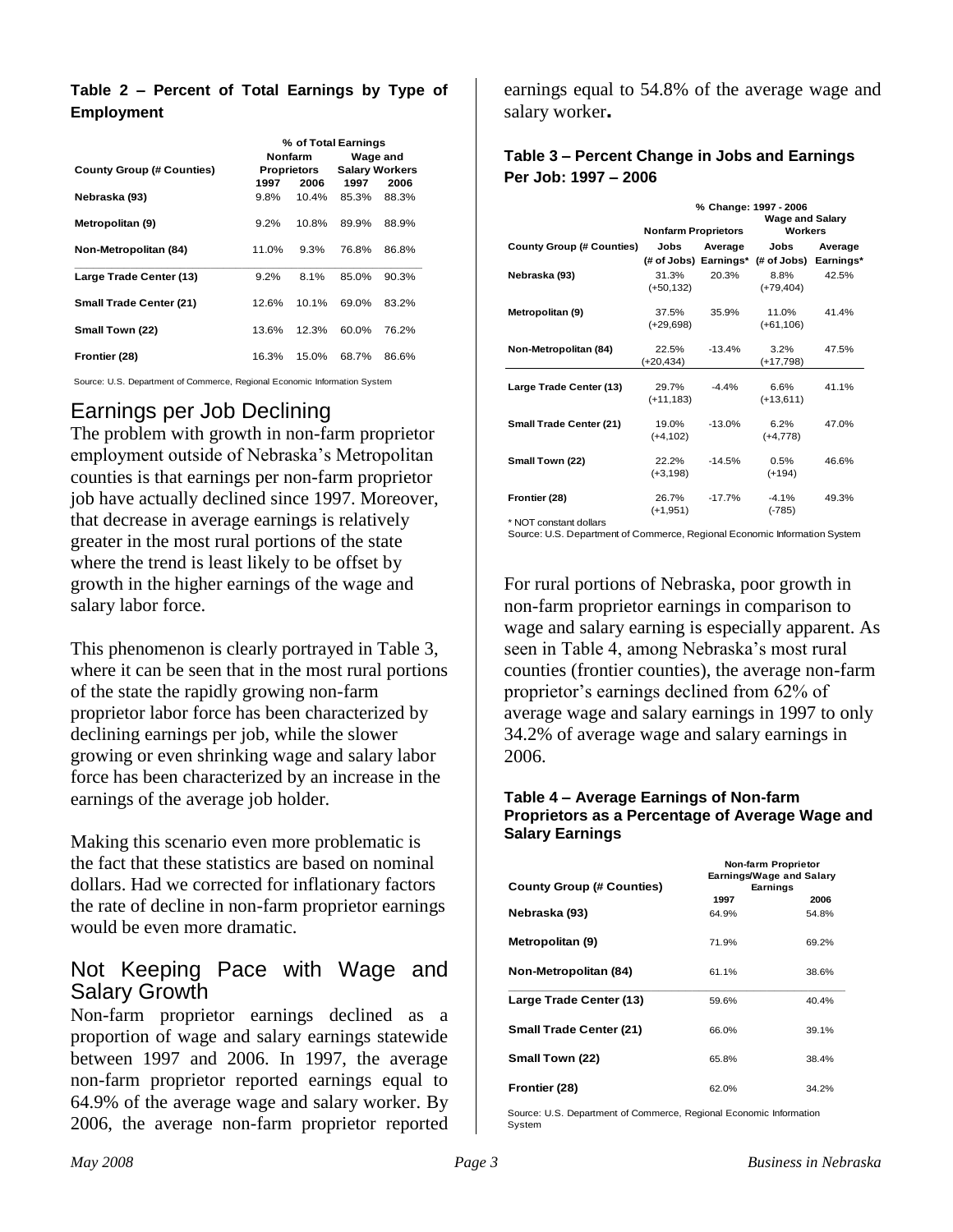## What is Being Measured

According to data from REIS, the 71 most rural counties in Nebraska added a total of 1,732 jobs to their combined economies between 2005 and 2006. This growth in jobs was comprised of 2,624 new non-farm proprietor jobs coupled with losses among both farm proprietor jobs (-381) and wage and salary jobs (-511). Thus, the total net growth in jobs for those counties was entirely accounted for by growth in non-farm proprietor employment. In fact, the increase in non-farm proprietor jobs was equal to 151% of total job growth. As demonstrated in Table 5, this is the case for all but the Metropolitan and large trade center county groups.

Between 1997 and 2006, a total of 39 Nebraska counties experienced declines in wage and salary employment, accompanied by growth in non-farm proprietor employment. During the same period, only eight counties experienced the opposite pattern, with wage and salary employment growing while non-farm proprietor numbers declined. Five counties saw declines in both.

#### **Table 5 – Change in Non-farm Proprietorships as a Percentage of Change in Total Jobs**

| <b>County Group (# Counties)</b> | % of Total Change<br>2005 - 2006 |
|----------------------------------|----------------------------------|
| Nebraska (93)                    | 54.3%                            |
| Metropolitan (9)                 | 43.5%                            |
| Non-Metropolitan (84)            | 134.8%                           |
| Large Trade Center (13)          | 48.6%                            |
| <b>Small Trade Center (21)</b>   | 174.8%                           |
| Small Town (22)                  | 118.4%                           |
| Frontier (28)                    | 181.2%                           |

Source: U.S. Department of Commerce, Regional Economic Information System

Historically, we have looked at non-farm proprietorships as an indicator of entrepreneurial activity, which it undoubtedly is. In rural places, growth in non-farm proprietor numbers has been explained in two ways. First, we have seen nonfarm proprietor growth as an entrepreneurial activity in which rural residents seek to augment their incomes through the creation of small businesses. Second, we have seen such growth as an adaptation to declining farm numbers and a response to the desire among displaced farm proprietors and their offspring to remain in their home communities.

However, these data also suggest that we may be looking at a fundamental change in the relationship between employers and employees. This explanation is rooted in the way in which one becomes classified as a non-farm proprietor in the first place. Essentially, anyone who files a Federal IRS Schedule C fits the definition of a sole proprietor. But, in this case, sole proprietor and business owner are not necessarily synonymous. In 2006, of the 121,593 Nebraskans who filed such returns, 80% claimed wage, salary and tip income through self employment, accounting for 63% of all sole proprietor income. This represents a 1% increase over 1997 in both filing and income percentages.

It is likely that some percentage of these self employed wage and salary earners do not fit the common definition of small business owners, but rather are "independent contractors" who are indeed working for a paycheck, but not as traditional employees. These workers receive a W<sub>2</sub> form which identifies them as "statutory" employees." Such jobs, in which payments for social security along with health and other benefits are the exclusive obligation of employees, are in fact fairly common. They would, for instance, describe many if not most home based telemarketing and information processing jobs. These data suggest the possibility that growth in such jobs is having an effect in Nebraska, and especially in rural portions of the state.

These data do not necessarily demonstrate a "problem" in replacing traditional wage and salary jobs with self employment and contracts. Indeed, the availability of such jobs certainly serves to mitigate (at least partially) the economic and demographic effects of declines among the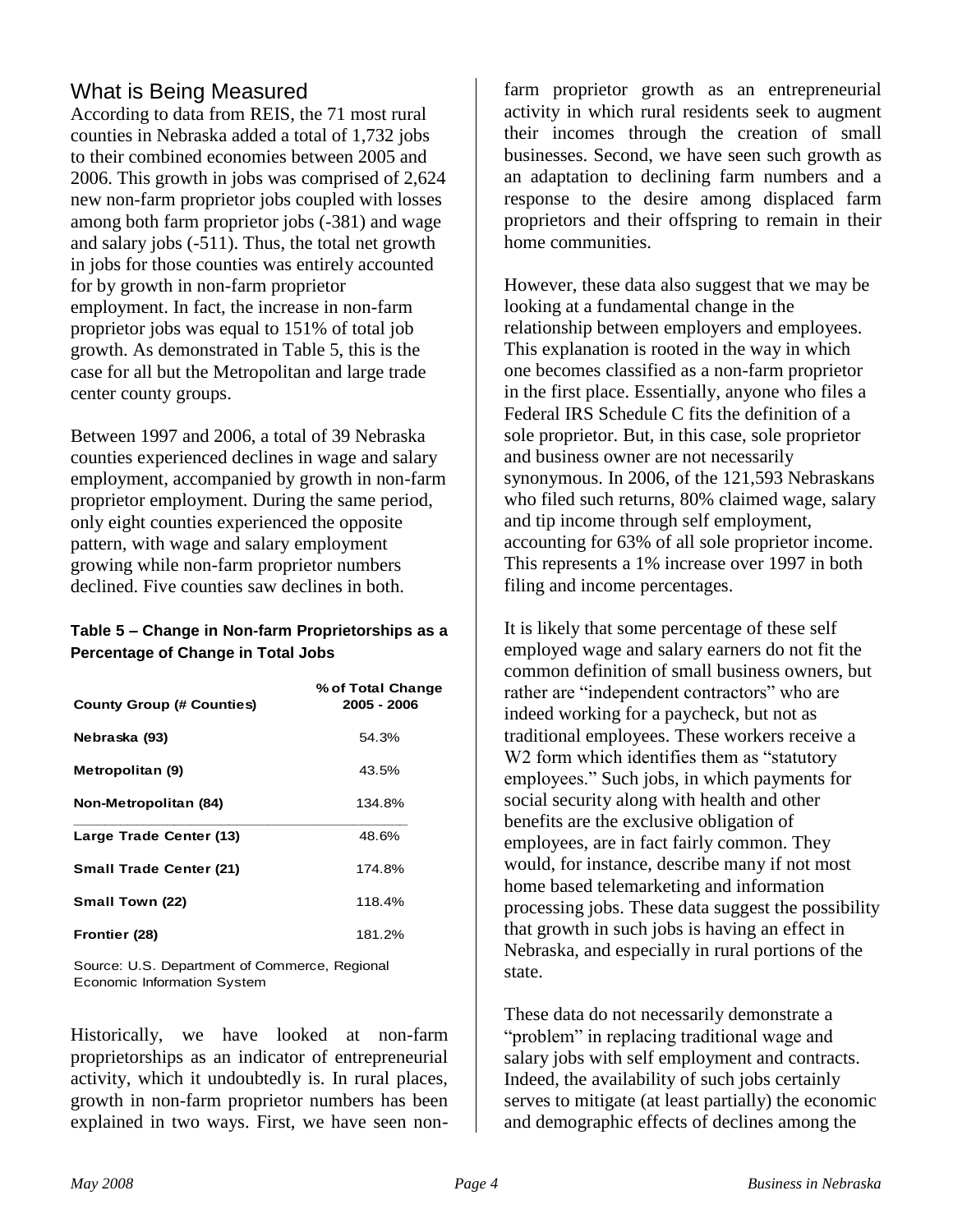farm proprietor population. However, students of Nebraska's labor force should be cautious in assuming that all non-farm proprietors represent conventional entrepreneurs. At the least it is unlikely that all of these individuals are, will become or even intend to become employers in their own right, as a traditional reading of nonfarm proprietor numbers would optimistically suggest.

#### **Figure 2**

#### Change in Jobs by Job Type Nebraska Counties: 1997 - 2006



Having said that, it is also the case that those individuals who comprise the non-farm proprietor population are certainly in some way entrepreneurial, regardless of how they are remunerated. They have chosen to base their future on their own productivity rather than tie it to the productivity of specific employer, and their numbers are growing.

If non-farm proprietors in fact include significant numbers of independent contractors, then educational programs aimed at small businesses might well be beneficially expanded to include the general population of self employed persons. If that population is to continue growing, it makes good sense to invest in the skills that will ensure their success. Fortunately, several programs exist within Nebraska state agencies and the University of Nebraska that either currently fit or could be adapted to fit the requirements of independent contractors as well as small businesses. Knowing more about the motivations and aspirations of independent contractors would strengthen our ability to encourage their economic success.

Whether they are seen or even see themselves as small business owners or independent contractors, the growing importance of non-farm proprietors in Nebraska's economy and especially in our rural economy merits additional attention.

#### **References**

U.S. Bureau of Economic Analysis, Regional Economic Information System. County Income and Employment Summary, 1997 – 2006. Retrieved in April, 2007 from [http://www.bea.gov](http://www.bea.gov/)

#### **Bureau of Business Research [BBR]** Specializes in …

- $\rightarrow$  Studies of economic competitiveness
- $\rightarrow$  Economic modeling and forecasting
- $\rightarrow$  Labor market analysis
- $\rightarrow$  Fiscal analysis
- $\rightarrow$  Policy analysis

For more information on how BBR can assist you or your organization, contact us (402) 472-3318; send email to: ethompson2@unl.edu; or visit the website at: http://www.bbr.unl.edu

Copyright 2007 by Bureau of Business Research, University of Nebraska-Lincoln. Business in Nebraska is published in four issues per year by the Bureau of Business Research. Inquiries should be directed to Bureau of Business Research, 347 CBA, University of Nebraska–Lincoln 68588-0406. See the latest edition of Business in Nebraska at http://www.bbr.unl.edu

The University of Nebraska-Lincoln does not discriminate based on gender, age, disability, race, color, religion, marital status, veteran's status, national or ethnic origin, or sexual orientation.